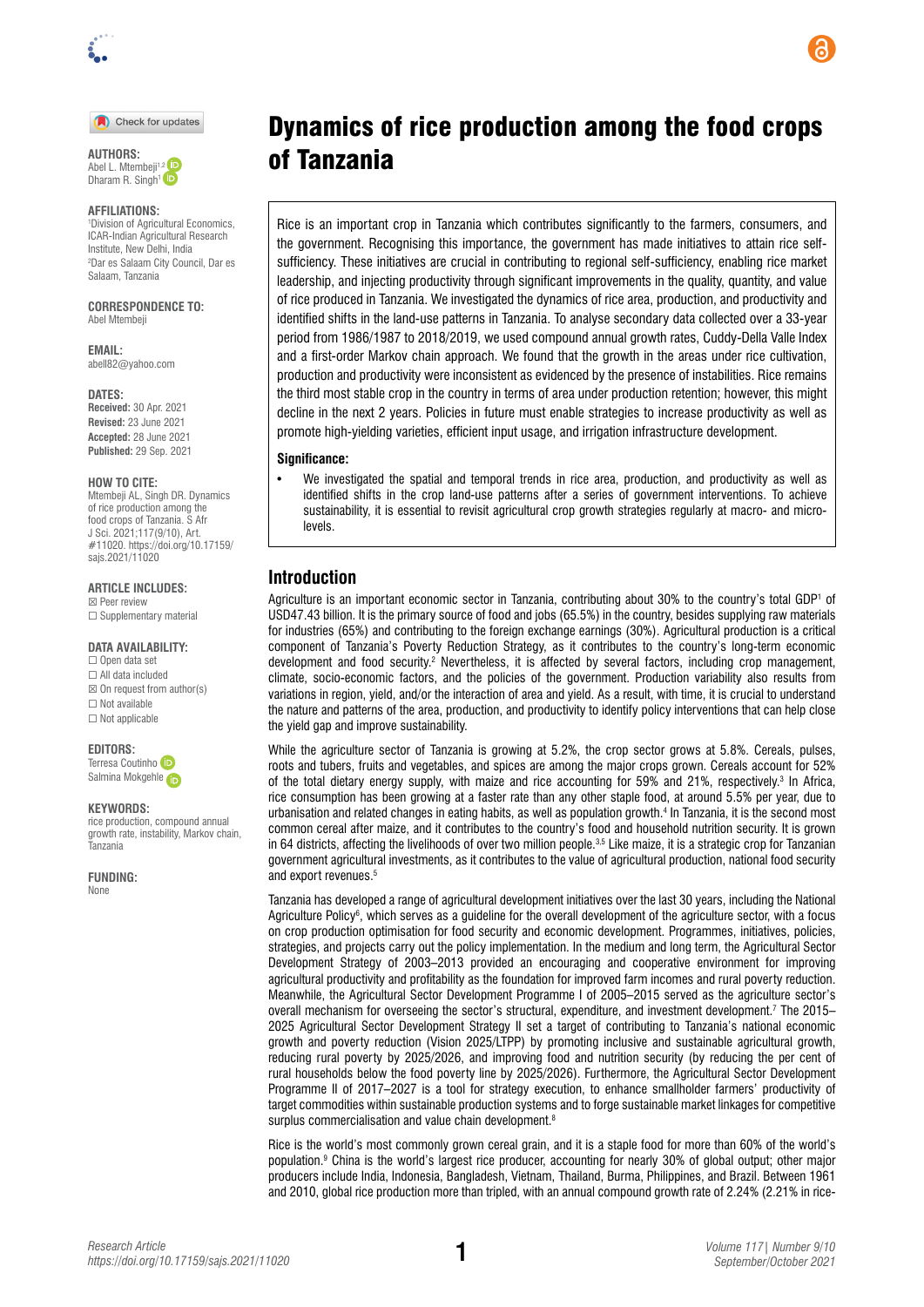producing Asia). Much of the rise in rice production is attributed to higher yields, which rose at an annual average rate of 1.74%, compared with an annual average growth rate of 0.49% for the area harvested. Paddy yields rose at an annual average rate of 51.1 kg/ha per year in absolute terms.10 The rice industry is contributing significantly to farmers, consumers, and the government of Tanzania. Several government-led initiatives were implemented for the development of the sector. For example, the implementation of the 10-year first phase of the National Rice Development Strategy of 2009 aimed to double rice production by 2018<sup>11</sup>, and the National Rice Development Strategy II of 2019 was launched to support the government's rice development efforts over the next 12 years. The goal is to maintain rice self-sufficiency, contribute

Compound annual growth rate (CAGR) has become a common tool for analysing the growth in crop production. For example, CAGR was used to measure the change and growth rate in the area, production, and yield of wheat in Ethiopia from 1991/1992 to 2012/2013.12 In addition, an examination of the growth and trend in plantain area, production quantity, and yield in Nigeria between 1961 and 201713, as well as an analysis of the contributions of yield and area to the production of cassava in Nigeria<sup>14</sup>, used CAGR. Findings suggest that improved productivity is important, because expanding area under a specific crop might not be feasible without reducing the area share of other crops. Thus, it is crucial to deploy and implement suitable technologies.14 When CAGR is paired with instability indices, it is possible to obtain a deeper understanding of the degree of continuity in crop growth and to classify the winning variable if growth comes first then a decrease in volatility.<sup>15-17</sup> Assessing improvements in cropping patterns in various regions is also important for obtaining a deeper understanding of the agricultural growth and development process. A first-order Markov chain analysis provides a base for study into the complexities of cropping trends and patterns by examining the area retention (stability of the area under various crops) and crop shifting from one set to another.<sup>18-20</sup>

to regional self-sufficiency, enable rice market leadership, and inject productivity through significant improvements in the quality, quantity,

and value of rice produced in Tanzania.5

Despite many studies on the area, production, and productivity for major food crops undertaken for Tanzania in the past, there have been very few nationwide studies on rice in recent years. Mkonda and He<sup>21</sup> used the Mann–Kendall test to assess the development pattern of major food crops (five crops) and their efficacy on food security in Tanzania from 1980 to 2015. During the study period, they discovered that production had a positive trend while yield had a negative trend. The supply response, price and non-price factors determining output, and how receptive farmers were to these factors were examined through a panel survey in 2008/2009.<sup>2</sup> Some core determinants of production were established and demonstrated that farmers are price responsive. In this study, we investigated the dynamics of rice crop area, production, and productivity in Tanzania over a 33-year period (1986/1987–2018/2019) in three phases, and we identified shifts in the land-use patterns of rice in relation to other major food crops (maize, sorghum, millets, wheat, pulses and others) as indicators of sustainability.

## **Methodology**

To examine trends in rice area, production and productivity for a 33 year period (1986/1987 to 2018/2019), we used secondary data from the Ministry of Agriculture of Tanzania, the National Bureau of Statistics (Tanzania), and FAOSTAT. The study period was divided into three sub-periods (1986/1987–1998/1999, 1999/2000–2008/2009, and 2009/2010–2018/2019), totalling 33 years (1986/1987–2018/2019). The sub-period wise analysis was done to assess the effect of the rice policy intervention (National Rice Development Strategy I) implemented between 2009 and 2018. This period was sufficient to gain insight into the production performance and establish plans for potential initiatives. The following methods were used for the analysis.

## *Trend growth*

Rice production in Tanzania

estimate the growth in the area, production, and productivity of the rice (paddy) crop in Tanzania as it was applied by Bezabeh et al.12; Adeoye et al.<sup>13</sup>; Ikuemonisan et al.<sup>14</sup>; Ayalew<sup>16</sup>; Bisht and Kumar<sup>17</sup>. CAGRs were calculated by exponentially regressing the time series data on area, production and productivity of rice against time using the following formula:

$$
Y_t = ab^t e^u
$$

**Equation 1** 

Page 2 of 6

where Y<sub>t</sub> is the dependent variable for which growth rate was estimated (area, production and productivity); *a* is the intercept;  $b = (1+r)$ ; *r* is the annual growth rate; *t* is the year (time period) which takes values 1,2, 3, …n; and *u* is the error term for the year *t*.

The equation was transformed into log-linear form and estimated using the ordinary least squares method. The CAGR (per cent) was then calculated from the relationship CAGR  $%$  = (antilog of ln b-1)\*100. The estimation was done for all three phases (periods) – 1986/1987– 1998/1999, 1999/2000–2008/2009, 2009/2010–2018/2019 – and the overall period of study, 1986/1987–2018/2019.

### *Instability*

The Cuddy-Della Valle Index, which is a measure of variability in time series data, was used to identify instabilities in rice area, production and productivity.22 It is an improvement over the simple coefficient of variation, which is prone to overestimation. For a series with a time trend, the Cuddy-Della Valle Indexes for three periods (1986/1987–1998/1999, 1999/2000–2008/2009, 2009/2010–2018/2019) and for the overall period of study (1986/1987–2018/2019) were calculated as follows:

Cuddy-Della Valle Index (%) = CV  $\times$   $\sqrt{(1-\overline{R}^2)}$ ) Equation 2

where CV is the coefficient of variation in per cent and  $\bar{R}^2$  is the adjusted coefficient of determination from a time trend regression.

### *Markov chain analysis*

Secondary data for the major food crops were obtained from the Ministry of Agriculture (Department of Food Security), United Republic of Tanzania, to investigate the dynamics of the shift in cropping patterns for the 10-year period (2009/2010–2018/2019). Analysis using these data aided in understanding the performance of the rice crop in relation to other food crops. The major food crops investigated were maize, sorghum, millets, rice, wheat, pulses and others (cassava, banana, Irish potatoes and sweet potatoes). External non-stationary factors such as rainfall, temperature, and agricultural input and output prices influence farmer crop selections. The majority of the rice produced in the country is under rainfed conditions.4 There is a stiff competition with other food crops in terms of area under production because all the selected food crops grow during the long rainy season (agricultural season). As a result, all the major food crops compete for land and inputs based on these factors' variations. We used a first-order Markov chain approach to evaluate the direction of shift in cropping pattern using LPSOLVE IDE software and Microsoft Excel.

The transitional probability matrix 'P', whose diagonal elements represent retention probability and off-diagonal elements represent switching-over probability, was examined using a first-order Markov chain analysis. The diagonal elements of the analysis show how much land a crop had maintained from previous years. The higher the value in the diagonal element (which tends to 1), the more stable the crop is, whereas lower values (which tend to 0) suggest instability. The crop's column elements represent the area gained from other crops, while the crop's row elements indicate the area lost to other crops.18-20 The average area shifted to a particular crop is a random variable that depends only on the previous crop's area, algebraically expressed as:

A variable's growth reflects how well it has performed in the past. The growth analysis determines the trend of a given variable over time.

 $E_{\text{it}} = \sum_{i=1}^{n} (Eit-1) \text{ Pij} + e_{\text{it}}$  Equation 3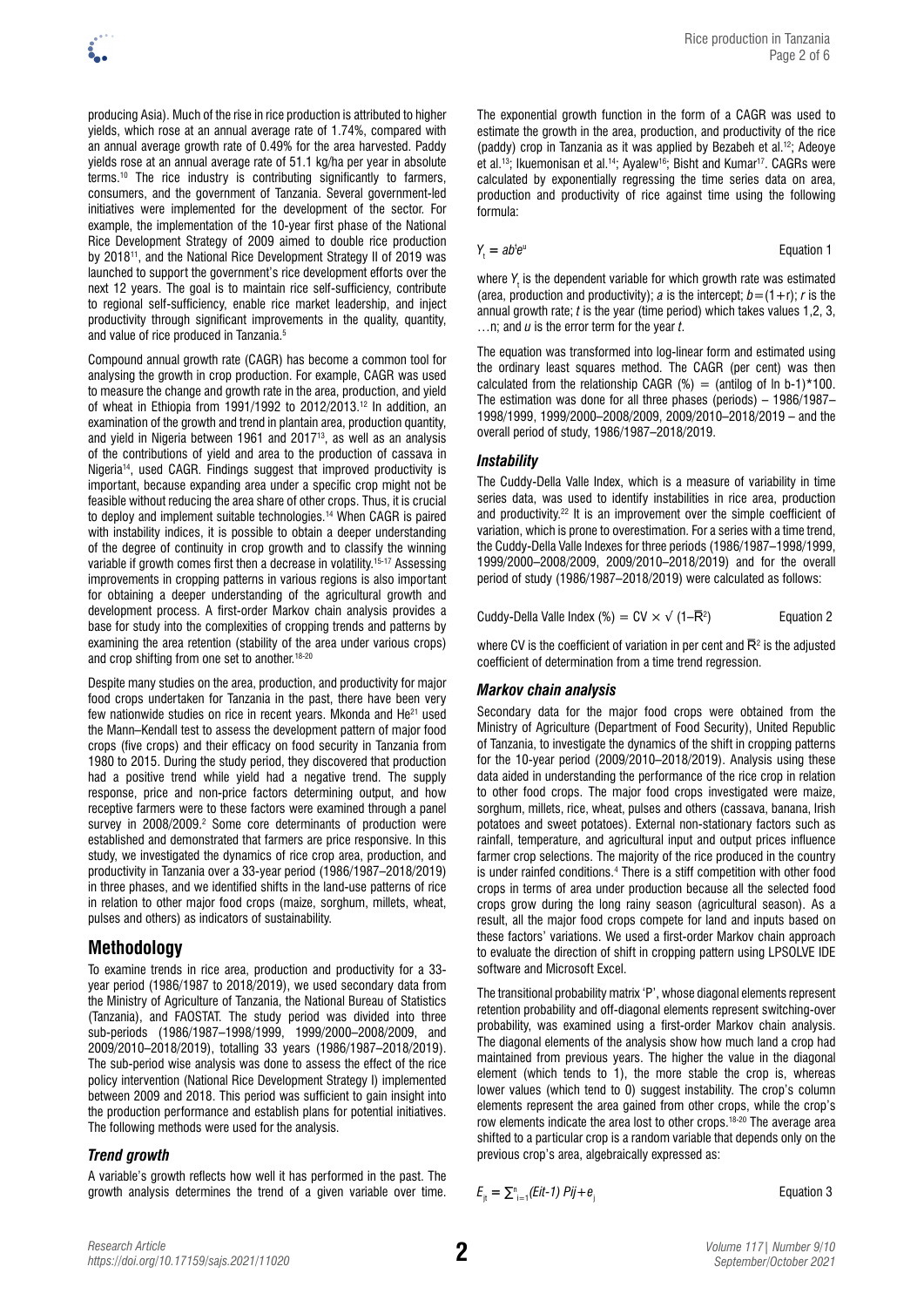where  $E_{\mu}$  is the area of the crop shifted towards the particular jth crop in the year t;  $E<sub>a</sub>$ -1 is the area lost by the *i*th crop during the year *t*-1; *P*<sub>ii</sub> is the probability that the area lost will shift from *i*th crop to the *j*th crop;  $E_{i}$ is the error term which is statistically independent of the  $E_{n-1}$ ; and *n* is the number of crops.

The transitional probabilities  $pi$ , which can take a (c  $\times$  r) matrix form, have the following properties:

$$
1.\ 0 < P_{ij} < 1
$$

2. 
$$
\Sigma P_{ij} = 1
$$
, for all *i*

The following formulae were used to project the areas for the seven crops for the next 2 years (2019/2020–2020/2021) based on the results of the Markov chain analysis:

$$
B_t = B_0 \mathsf{x} \mathsf{T} \qquad \qquad \text{Equation 4}
$$

$$
B_{(t+1)} = B_{(t+i-1)} \times T
$$
 Equation 5

where  $B_{_{0}}$  is the area under the crop in the base year;  $B_{_{(t+1)}}$  is the area under the crop in the next year (prediction); and  $\bar{T}$  is the transitional probability matrix.

# **Results and discussion**

Tanzania has a long tradition of rice production, and its rice agroecosystems are divided into three categories: irrigated lowland, rainfed lowland, and rainfed upland, with the rainfed lowland areas producing the majority of the rice.4,23 The potential area for irrigation is 29.4 million hectares, but the current paddy area under irrigation is 475 052 ha, which increased from a figure of 289 245 ha in the year 2007/2008.5,11 Domestically, fertiliser availability has also improved, from 302 000 tonnes in 2009/2010 to 418 355 tonnes in 2018/2019. Farmers in the country cultivate hundreds of local rice varieties, as well as a few improved varieties such as SUPA, NERICA, TXD 88, TXD 306 (SARO 5).4,5

Rice imports are projected to decrease because of the Tanzanian government's ban on rice imports in 2018 and a rise in domestic production to the point that the country can maintain rice self-sufficiency. Long-grain milled rice is currently imported from Pakistan, Thailand, and India. According to the Ministry of Agriculture, rice imports have fluctuated in recent years, from 8 tonnes in 2013, 9069 tonnes in 2014, 28 888 tonnes in 2015, 959 043 tonnes in 2016, to 942.5 tonnes in 2017.

Tanzania has realised a rise in rice production and area under cultivation over the 33-year study period (1986/1987 to 2018/2019). Figure 1 shows that the highest level of production (2 229 071 tonnes) was in 2015/2016 and the lowest was in 1991/1992 (256 000 tonnes), with the lowest area under production (200 090 ha) in 1991/1992 and the highest in 2009/2010 (1 141 065 ha).

Rice productivity ranged considerably, with 1 tonne per hectare being the lowest and 2 tonnes per hectare being the highest. This productivity is far below that of the top ten producing countries in the world, with the top three producers, China, Japan, and Brazil, producing yields of 7.1, 6.8, and 6.1 tonnes per ha, respectively, as shown in Figure 2.

Mbeya, Morogoro, Mwanza, Tabora, Shinyanga, and Rukwa regions are the country's major rice producers and are thus the 'big six' of rice production. In 2018/2019, the six regions produced 62% of the country's total rice production (their individual contributions are reflected in Figure 3), accounting for 61% of the 1 052 547 ha under cultivation. Rice productivity was found to be higher than the national average (1.8 tonnes/ha) in two of the big six regions (Mbeya and Morogoro). Within the same year, Mbeya and Morogoro produced 3.0 tonnes/ha and 2.5 tonnes/ha, respectively. If sufficient efforts, including technological advancements, are maintained in the big six regions, it is possible to surpass the national average in productivity.

# *Compound annual growth rate*

To understand the growth patterns of the area, production, and productivity of paddies, the CAGR was calculated for each variable in the three separate periods as well as overall for the 33-year period, as shown in Table 1. Over a 33-year period, the area under production grew at a significant rate of 7.48% in the first period and 8.44% in the second, and overall, the area under production grew at a rate of 6.22% annually. The annual growth of the area under production has shown a swing periodically for the past 33 years, increasing from 7.48% to 8.44%, and then growing insignificantly in the third period.

The CAGRs of production were found to be 4.97%, 6.41% and 4.8% in the first, second and third periods, respectively, indicating that the rate of production growth has recently slowed. Over the entire study period, production grew significantly at a rate of 5.81% per year. The productivity growth was significant for the first and third periods with CAGRs of -2.33% and 4.73%, respectively. The productivity grew positively and significantly at 4.73%, implying that Tanzania has only experienced significant productivity growth in the last 10 years (2009/2010– 2018/2019). Over the entire study period (1986/1987–2018/2019), there was a substantial CAGR of 6.22% for the area and 5.81% for production, as also observed for trends of rice area and production in Andhra Pradesh of India26, suggesting the potential to target initiatives aimed at increasing productivity growth.

### *Instabilities of rice production*

The Cuddy-Della Valle Index for the area, production, and productivity instability was calculated and the results are shown in Table 2 to better understand the consistency of growth performance. Throughout the study period, area instability decreased from 29.73%, 19.14% and 9.7% in the first, second, and third periods, respectively. The first two stages showed medium instability, while the third period showed low instability. This signifies that the variations of area under rice production decreased over time. The area overall had a medium instability index of 20.28% over the 33-year period (1986/1987–2018/2019).

Production instability has decreased significantly over time – 25.27%, 18.55% and 17.07% for the first, second, and third periods, respectively – but has remained at a medium level of instability. Production gained stability in the third period in comparison to the first and second periods, which indicates a decrease in production variations. Production instability was moderate over the entire 33-year period, at 29.61%. Instability in production intensifies price swings, making disadvantaged farmers more vulnerable to market forces. Productivity instability was low in the first period (11.34) and third period (12.39), whereas it was moderate in the second period (25.22). In general, a moderate instability was observed for productivity over the entire study period considered, at 20.69. Productivity instability was slightly higher than area instability, indicating that productivity variation was a major source of variation in rice production in Tanzania, as also found by Mkonda and He21 for the period 1980–2015.

### *Dynamics of the shift in cropping patterns of major food crops*

Table 3 shows the transition probability matrix for major crops during the study period that indicates the proportion changes of area (ha) under production from year to year. The wheat crop was found to be the most stable in terms of area retention for the period 2009/2010–2018/2019 by retaining 56% of its previous area (ha), followed by other food crops (cassava, banana, Irish potatoes and sweet potatoes) which retained 49%. The rice crop was the third most stable crop with 39.2%, followed by maize with 39.1%. Millets were the only crop group that did not retain the previous area under cultivation, which signifies that millet farmers are shifting the area and looking to cultivate other crops.

Rice displayed properties of a dynamic crop in terms of area under cultivation as the findings show that it gained 17% area from maize and lost 15% and 45.5% to pulses and other crops, respectively. The stability of the area under production for rice is still low, which is the result of having multiple food crops in the country which encourage farmers to switch to different crops to attain better outputs.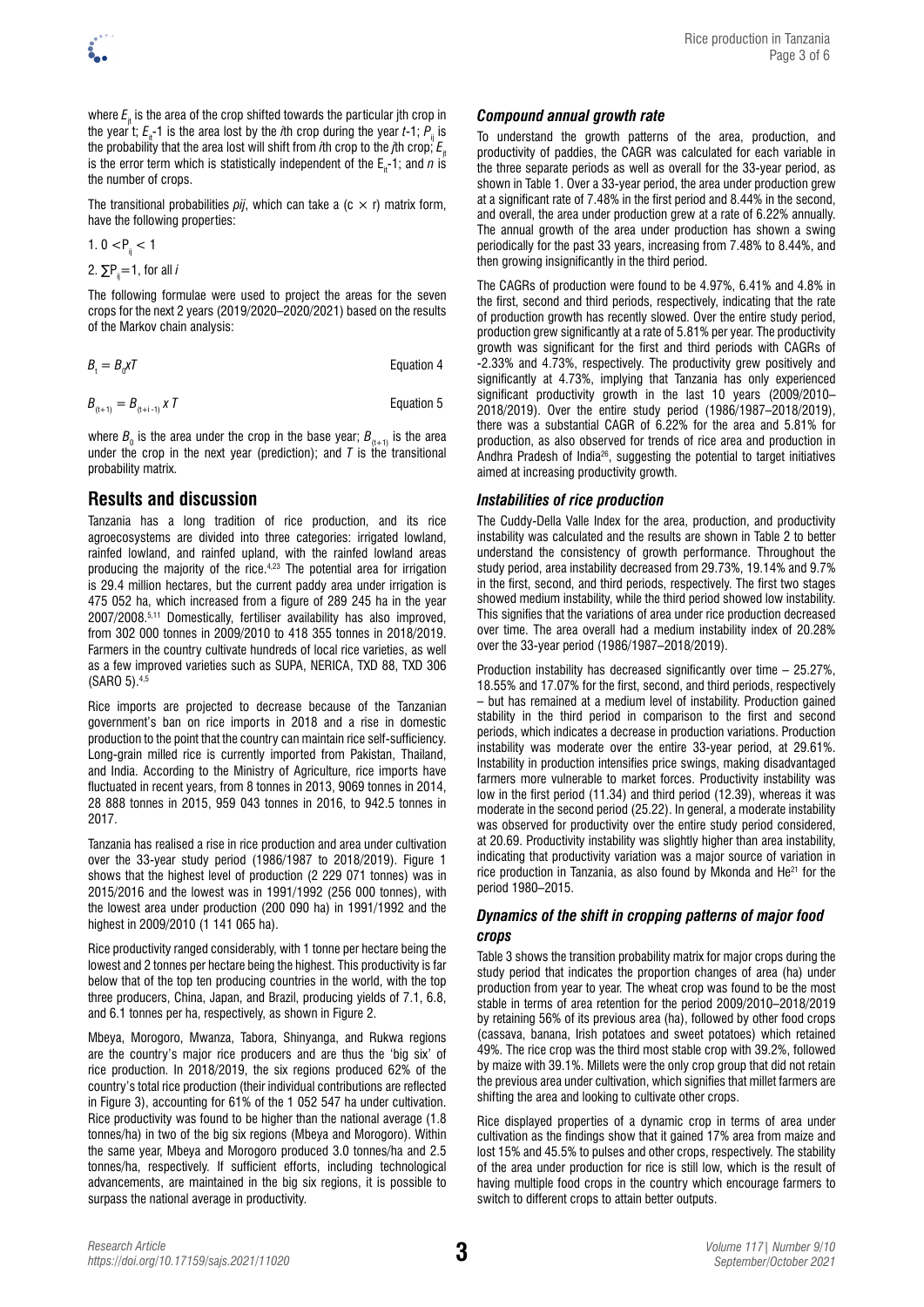



*Data source: Tanzanian Ministry of Agriculture24*

Figure 1: Production of rice in Tanzania.



*Data source: FAOSTAT25*





### *Data source: Tanzanian Ministry of Agriculture24*

**Figure 3:** Region-wise share (%) of rice production in Tanzania for 2018/2019.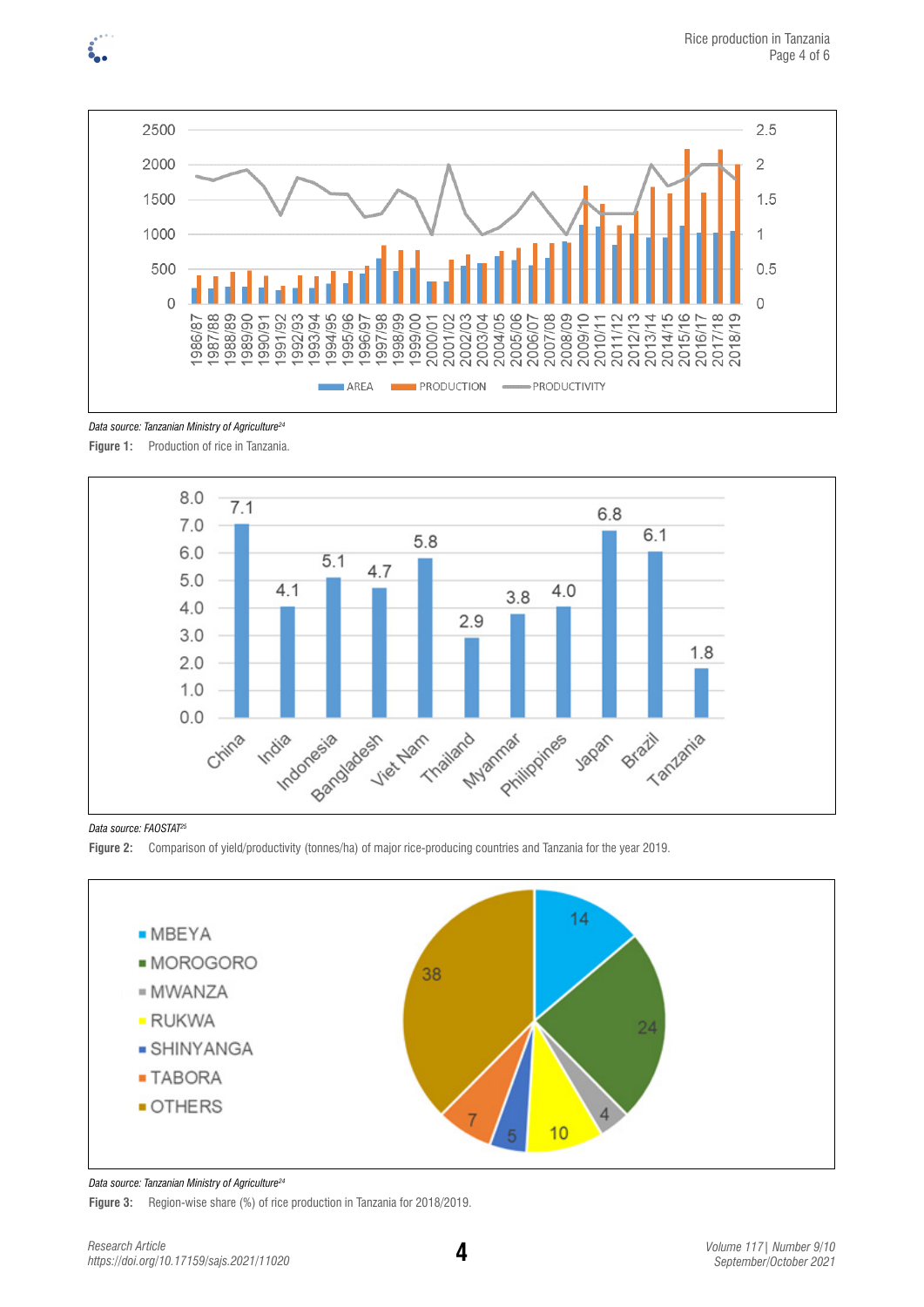### **Table 1:** Compound annual growth rate (CAGR) for rice production in Tanzania

| Period              | Area                |          | <b>Production</b>     |                 | <b>Productivity</b>  |                 |  |
|---------------------|---------------------|----------|-----------------------|-----------------|----------------------|-----------------|--|
|                     | <b>Coefficients</b> | CAGR (%) | <b>Coefficients</b>   | <b>CAGR (%)</b> | <b>Coefficients</b>  | <b>CAGR (%)</b> |  |
| 1986/1987-1998/1999 | $0.0721* (0.2300)$  | 7.48     | $0.0485**$ (0.2471)   | 4.97            | $-0.0236**$ (0.1230) | $-2.33$         |  |
| 1999/2000-2008/2009 | $0.081*$ (0.0237)   | 8.44     | $0.0621***$ (0.0278)  | 6.41            | $-0.0177(0.0263)$    | $-1.75$         |  |
| 2009/2010-2018/2019 | $-0.0002(0.0104)$   | $-0.02$  | $0.04686***$ (0.0193) | 4.8             | $0.0462*$ (0.0141)   | 4.73            |  |
| 1986/1987-2018/2019 | $0.0584*$ (0.2119)  | 6.22     | $0.0565*$ (0.2522)    | 5.81            | $-0.0013(0.2175)$    | $-0.13$         |  |

#### *Data source: Tanzanian Ministry of Agriculture24*

*\*, \*\*, \*\*\*Indicate 1%, 5%, 10% levels of significance, respectively, and figures in parentheses are standard errors.* 

| Table 2: |  | Instability index (Cuddy-Della Valle Index) of rice production in Tanzania |
|----------|--|----------------------------------------------------------------------------|
|----------|--|----------------------------------------------------------------------------|

|              | 1986/1987-1998/1999 | 1999/2000-2008/2009 | 2009/2010-2018/2019 | 1986/1987-2018/2019 |
|--------------|---------------------|---------------------|---------------------|---------------------|
| Area         | 29.73               | 19.14               | 9.7                 | 20.28               |
| Production   | 25.27               | 18.55               | 17.07               | 29.61               |
| Productivity | 11.34               | 25.22               | 12.39               | 20.69               |

#### *Data source: Tanzanian Ministry of Agriculture24*

**Table 3:** Transitional probability matrix for the shift in cropping pattern of major food crops of Tanzania during 2009/2010–2018/2019

|                | <b>Maize</b> | Sorghum | <b>Millets</b> | Rice   | Wheat  | <b>Pulses</b> | <b>Others</b> | Sum |
|----------------|--------------|---------|----------------|--------|--------|---------------|---------------|-----|
| Maize          | 0.3905       | 0.1682  | 0.0562         | 0.1607 | 0.0013 | 0.1331        | 0.0900        |     |
| Sorghum        | 0.5340       | 0.0212  | 0.0837         | 0.0000 | 0.0185 | 0.3331        | 0.0096        |     |
| <b>Millets</b> | 0.0000       | 0.2006  | 0.0000         | 0.0000 | 0.0000 | 0.0000        | 0.7994        |     |
| Rice           | 0.0000       | 0.0000  | 0.0000         | 0.3917 | 0.0000 | 0.1538        | 0.4545        |     |
| Wheat          | 0.0000       | 0.0000  | 0.4402         | 0.0000 | 0.5598 | 0.0000        | 0.0000        |     |
| Pulses         | 0.9750       | 0.0000  | 0.0000         | 0.0000 | 0.0000 | 0.0250        | 0.0000        |     |
| Others         | 0.1608       | 0.0000  | 0.0000         | 0.0000 | 0.0102 | 0.3354        | 0.4935        |     |

#### *Data source: Tanzanian Ministry of Agriculture24*

**Table 4:** Projected area of major food crops of Tanzania (000' ha)

| Period      | <b>Maize</b> | Sorghum | <b>Millets</b> | Rice    | Wheat | <b>Pulses</b> | <b>Others</b> |
|-------------|--------------|---------|----------------|---------|-------|---------------|---------------|
| <b>Base</b> | 3428.63      | 646.87  | 269.97         | 1052.55 | 42.18 | 1507.10       | 1929.70       |
| 2019/2020   | 3463.87      | 644.65  | 265.36         | 963.22  | 59.96 | 1518.60       | 1961.33       |
| 2020/2021   | 3492.75      | 649.61  | 274.98         | 933.89  | 70.24 | 1519.71       | 1935.81       |

*Data source: Tanzanian Ministry of Agriculture24*

The area projections of the seven major food crops for the two periods based on the transitional probability matrix is shown in Table 4. The projected area under rice shows a decreasing trend, which is the same as for the others group of crops. The area under rice production is projected to decrease from 1 052 550 ha of the base in the period 2018/2019 to 963 220 ha for 2019/2020 and 933 890 ha for the period 2020/2021. Rice being a dynamic crop for area retention, the decrease is highly associated with cropping diversification, i.e. farmers have many choices for switching food crops. As the future likelihood depends on the current state, the decline in rice area under production could be a result of variations in non-stationary factors of production and other associated factors including land tenure management, rainfall (due to the risk posed by climate change), shortage of inputs, pests, diseases, access to agriculture extension, access to agricultural credits and marketing problems.27,28 In addition, the massive migration of labour from agriculture has an impact on labour-intensive crops like rice.<sup>29</sup> Maize, sorghum, millets, wheat, and pulses are projected to grow slightly in area. Implementation of interventions aimed at enhancing productivity are important to increase rice production.

### **Conclusion**

Rice in Tanzania experienced a growth in the area under production at a significant rate of 7.48% in the first period and 8.44% in the second period, while in general, the area under production grew at a rate of 6.22% annually over the 33-year period. The CAGRs of production were 4.97%, 6.41% and 4.8% in the first, second and third periods, respectively.